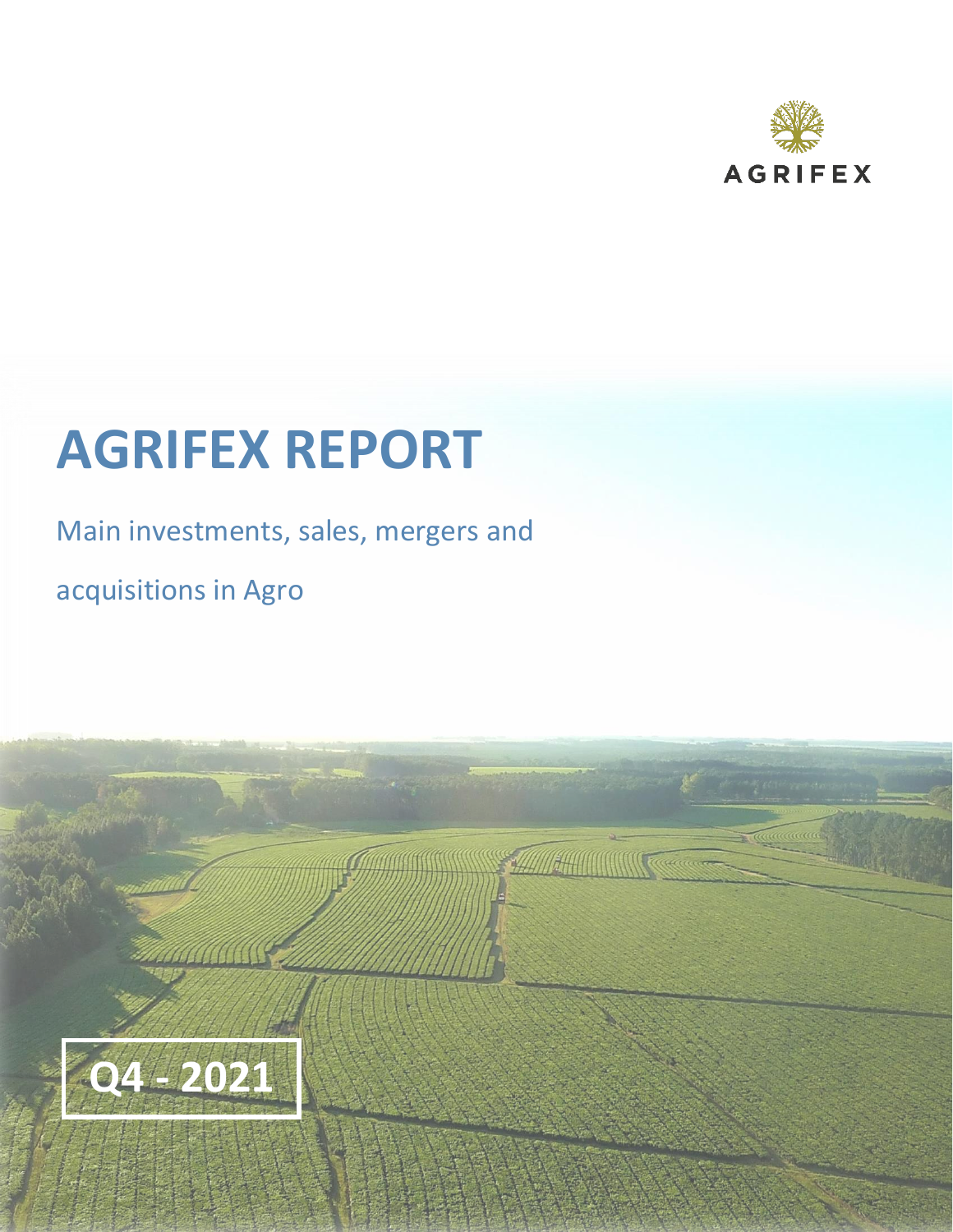

In **Agrifex** we provide financial advisory services with an exclusive focus on Agro.

We focus on two main axes: Corporate Finance and Capital Markets; on which we comprehensively address the Investment and Financing dimensions.

With a boutique profile, we provide tailor-made solutions for each of our clients. Among them, we have worked for investment funds, family offices, individual investors and agricultural companies.

M&A services are enriched by a representation agreement in South America from **Verdant Partners LLC.**



**Felipe Lanusse** felipe@agrifex.com



**Luis Casanova** luis@agrifex.com

*\*If you wish to receive this quarterly report in a regular basis, please contact us via email at [admin@agrifex.com](mailto:admin@agrifex.com) with the subject "Subscription".*

Disclaimer:

The following material is for informational purposes only and should not be construed as a recommendation or an offer to buy or sell any asset, product or service to which this information may relate. Agrifex has not audited the information presented and does not guarantee its accuracy. Agrifex prepares this report from public information found in newspapers, newsletters, Internet websites, agricultural documents, others and therefore does not validate its veracity.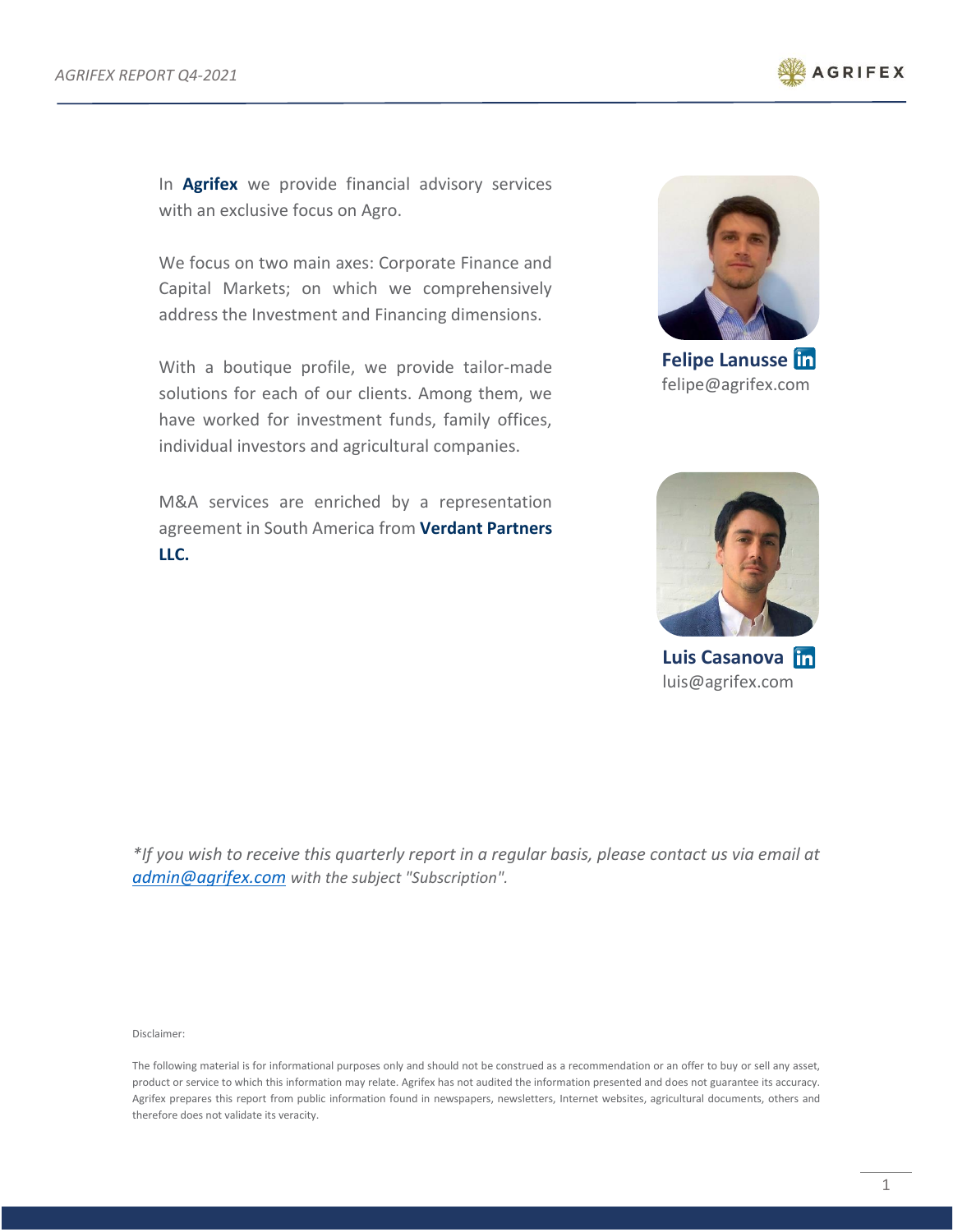

The **AGRIFEX Q4-2021 REPORT** summarizes the main investments, sales, mergers and acquisitions of the Agricultural sector in Argentina during the fourth quarter of 2021. The circulation is carried out quarterly to develop relevant information. The document consists of three sections:

> **Investments:** In addition to the capital disbursements presented, it may include financing announcements through bank loans.

> **Capital Market:** It exposes the sector's issues in stock market financing instruments

**Sales, Mergers and Acquisitions:** Along with local transactions, it presents some of the main transactions in the global sphere.

#### **INVESTMENTS**

- **Bamba**, a digital platform for financial solutions for agriculture, launched its interoperable wallet with the entire financial system with an investment in technological development and the approval of the BCRA. The wallet allows to send and receive money with any bank and wallet in Argentina. Bamba seeks to transform the finances of agribusinesses, innovating with customized technological solutions.
- **Cono Group**, a producer and exporter of specialties from Córdoba, made an investment of US\$ 3 million to reactivate the Obispo Trejo train station. The firm that also decided to move forward with a strong investment in the incorporation of irrigation equipment, seeks to attract other exporting SMEs in the area to develop exports from there.
- **Grupo Avinea**, from Alejandro Bulgheroni's Family Vineyards group, landed in the country with an investment of US\$ 76.8 million. Currently the group has 355 hectares of organic vineyards, and the investments were destined to the acquisition of vineyards, farms, construction of wineries and incorporation of technology. The group exports 70% of what is produced.
- **Crucianelli Group** located in Santa Fé, announced a new investment of US\$ 9 million for the construction of a second plant for **Metallo** company, a subsidiary of the group dedicated to the manufacture of metal parts and finished assemblies for the industry. With it, it will increase the processing capacity to 1,000 tons of sheet metal per month and will employ 100 people.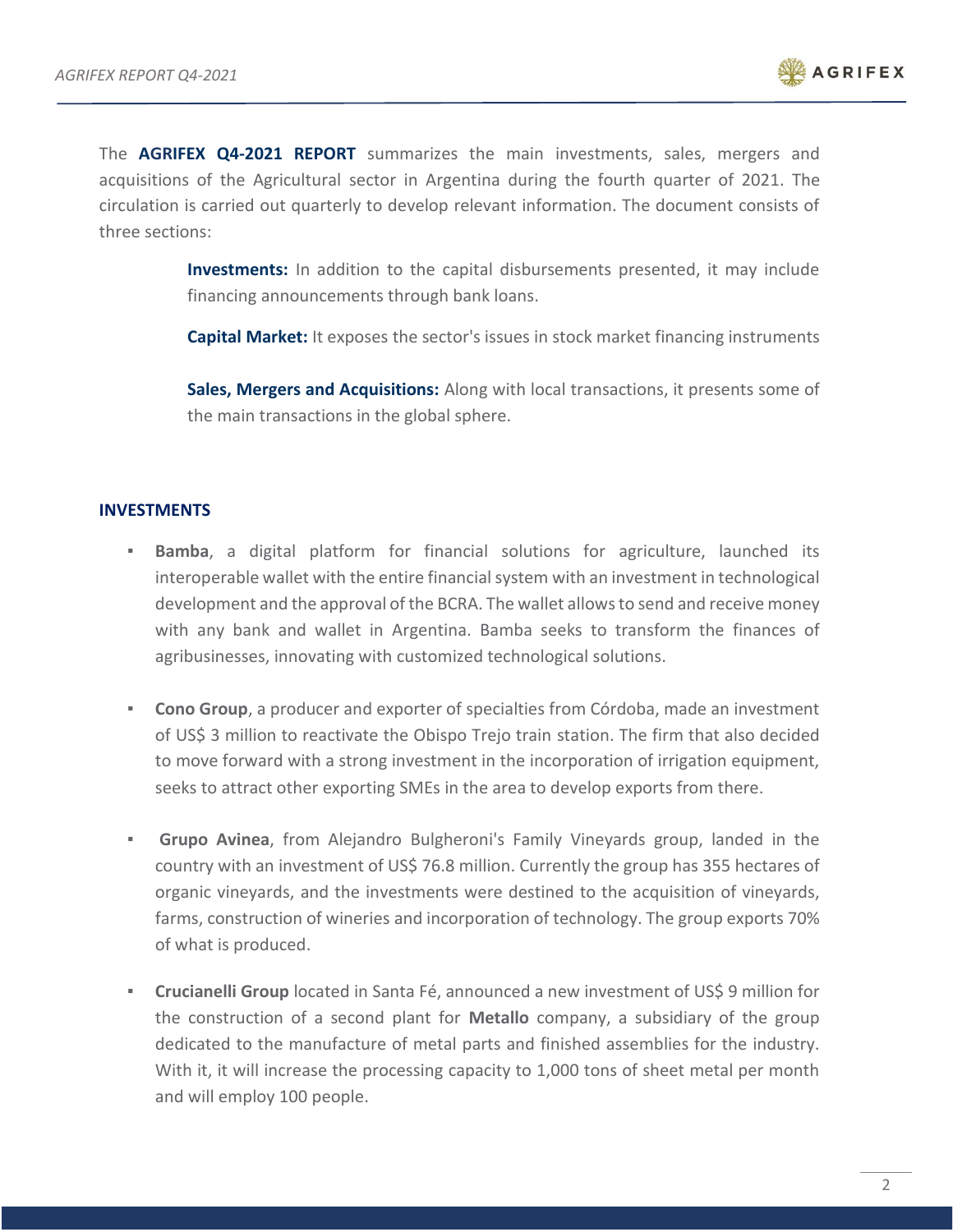

- **Newsan Foods**, a leading fishery export company, presented an investment project of US\$ 22 million for the aquaculture production of trout. The company aims to reach a volume of 13,000 tons and generate sales of US\$65 million, in the initial phase of 5 years.
- **Molinos Agro** renovated the plant it has in San Lorenzo in its liquid effluent renovation process for US\$700,000. The circular process generates 27 MWh of electricity (equivalent to the consumption of a city of 100,000 inhabitants). The residual steam is used in the soybean grinding process.
- **The Escuela Superior de Lechería de Villa María** (first milk producer in the country) in conjunction with INTA, presented a state-of-the-art robotized dairy project. The investment will be US\$650,000, which will be financed with the support of public and private entities. The work will be inaugurated at the end of 2022.
- **Boston Seguros,** from the Campici Group, announced an investment of \$1,000 MM for the development of projects in the insurance sector, among which the arrival in the agricultural sector is anticipated. It was highlighted after the first year of management, a growth of \$5,628 million, exceeding initial expectations. They project a growth of more than 50% by 2022.
- **Apache,** an agricultural machinery company located in Santa Fe, will invest US\$ 3.5 million in a new industrial plant that will cover 3,500 m2. The investment will go to the assembly of tractors and the production of a new seeder.
- **Rizobacter** (biological company of the Bioceres Crop Solutions group) builds a new plant in Londrina, Brazil. The facilities will be used for the production of premium agricultural adjuvants (crop protection) and two laboratories for research and quality control of adjuvants and biological lines. There will also be an administration center. It will require an investment of US\$ 7 MM.
- **SolFrut,** from the Phrónesis Group, invested more than US\$ 14 million in the province of San Juan to expand its food plant for agriculture, wines, oils and food. They plan to invest US\$ 20 million in the coming years, aimed at expanding the area of olive groves and the production of pistachios and an olive oil production plant**.**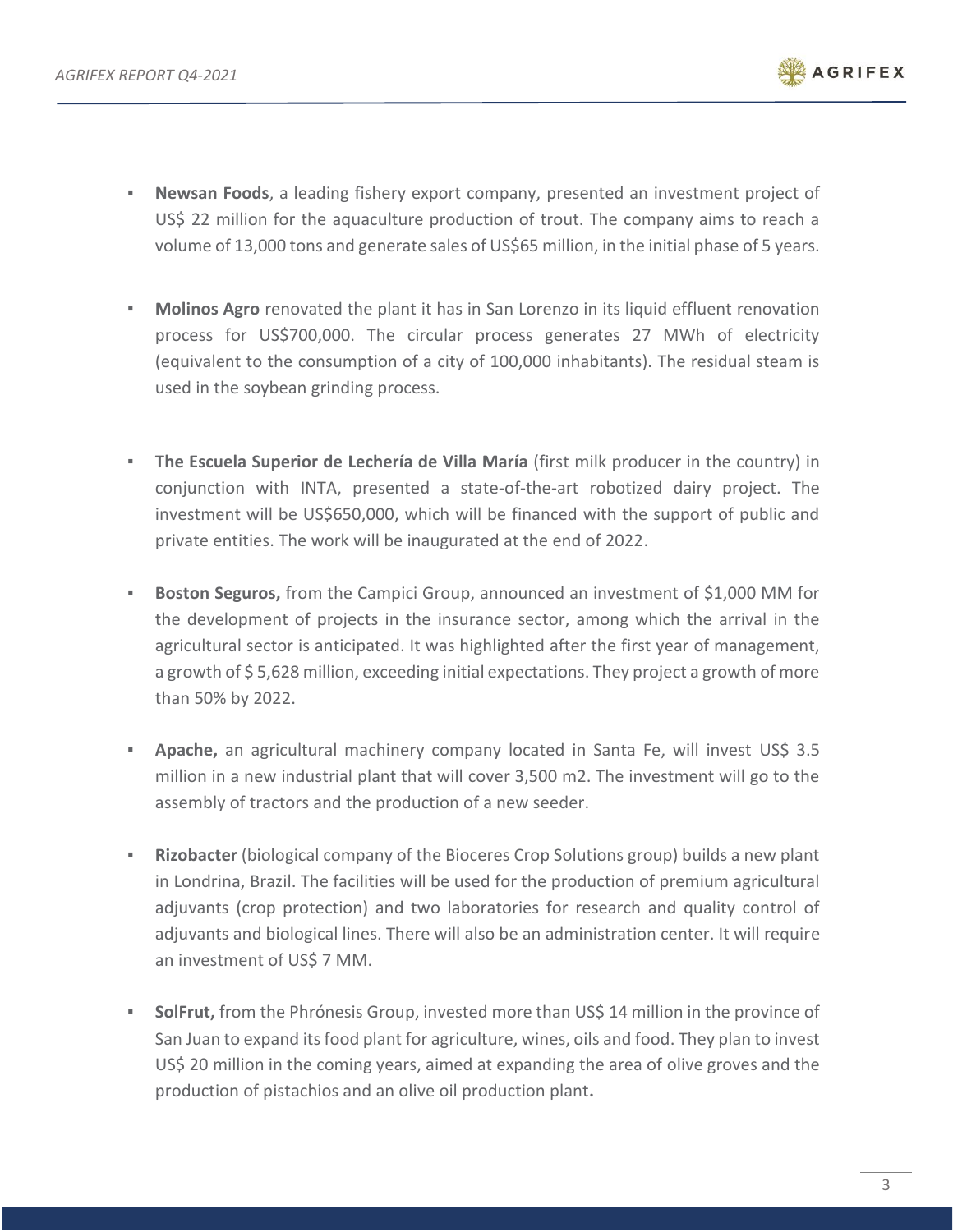

- **Tropfen** (technologies for agricultural producers based on adjuvants, biostimulants and fertilizers in Pergamino, Argentina), invested \$150 million in the construction of new facilities on Route 8. They consist of a space to provide a comprehensive logistics service, with more than 1000 m2 between premium warehouse, logistics offices and 300 m2 of commercial offices.
- **Bayer** will invest US\$ 150 million in Argentina with a focus on agriculture and the health sector, aimed at new developments to supply the domestic market, import substitution and increased exports. As part of this plan, the production capacity and operational management of the Pilar, María Eugenia (Rojas) and Zárate industrial plants will be enhanced.
- **Molino Chabás SA** inaugurated a new storage plant in the town of Caseros, Santa Fe. The company made an investment of \$120 million for the assembly of three metal silos, with a total capacity of 15,000 tons of wheat. The work was financed with credits from Banco de la Nación.

# **CAPITAL MARKET**

#### **Corporate Bonds**

- **Mastellone Hermanos** completed the US\$200 million swap process after obtaining a long-term loan from a foreign bank for US\$50 million. Thus, the company stretches the debt to 5 years, maturing in July 2026, and with a rate in dollars of 10.95%.
- **Agrofin Agrocommodities S.A.** issued a Class I ON, under the Guaranteed SME issuance regime, Dollar Linked of US\$ 100,000, Fixed Rate, initial TNA 0.75%, for a term of 18 months.
- **John Deere Credit Compañía Financiera S.A.** issued its ON Class VIII, for US\$ 13,135,219, Fixed Rate, initial TNA 5.50%, for a term of 24 months.
- **Nirihuau S.A.** issued its ON Series II, for \$100,000,000, under the Guaranteed SME issuance regime, Margin+Badlar Rate, initial TNA 39.50%, for a term of 18 months.
- **Red Surcos S.A.** issued a Series VII ON, Dollar Linked of US\$ 10,000,000, Fixed Rate, initial TNA 4.48%, at 24 months.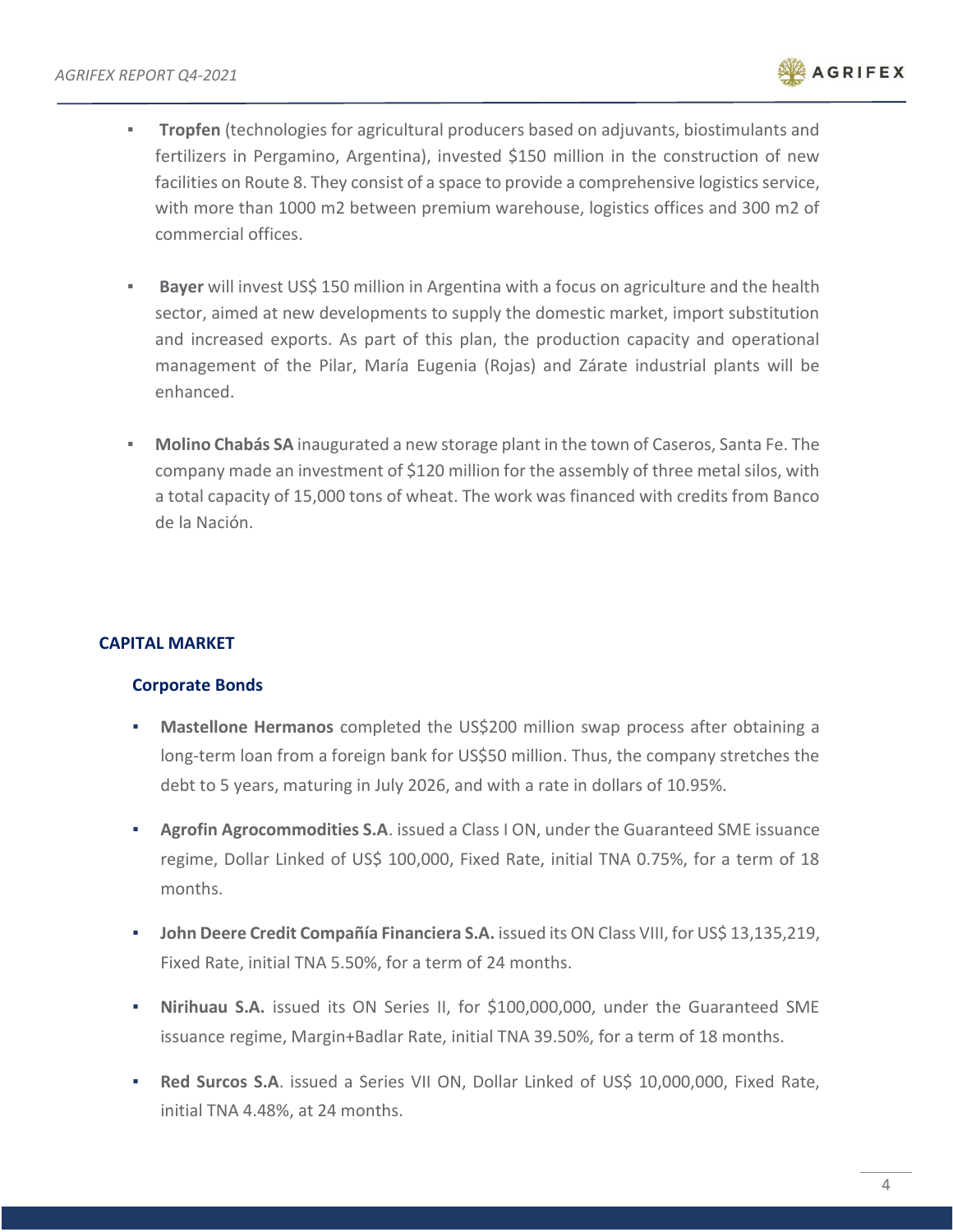

- **Futures and Options.com S.A.** issued a Series I ON, Dollar Linked for US\$ 12,313,492, Fixed Rate, TNA 0%, for 24 months.
- **Agroideas S.A.** issued a Series I ON, for \$29,000,000, PyME Guaranteed, Margin+Badlar Rate, TNA 40.69%, for a term of 30 months.
- **Agrícola Noroeste S.R.L**. issued a Class I ON, for \$39,349,846, Guaranteed SME, Margin+Badlar Margin Rate, TNA 39.13%, at 30 months.
- **EXECTE Agrícola Noroeste S.R.L.** issued a Class II ON, Dollar Linked US\$ 604,000, Guaranteed SME, Fixed Rate, TNA 0.48%, for a term of 30 months.
- **EXECT:** Shorton S.R.L. issued a Class I ON, for \$100,000,000, under the Guaranteed SME regime, Margin Rate Margin+Badlar, TNA 41.24%, at 24 months.
- **Hijos de Salvador Muñoz S.A**. issued a Class I ON, Dollar Linked for US\$6,327,130, Fixed Rate, TNA 3%, with a term of 24 months.
- **Agroservicios S.R.L**. issued a Series I ON, for \$100,000,000, under Guaranteed SME, Margin Rate Margin+Badlar, TNA 49.19%, with a term of 24 months.
- **Rhizobacter Argentina S.A**. issued its ON Series VII Class B, Dollar Linked US\$ 20,000,000, Fixed Rates, TNA 1.49%, with a term of 37 months.

# **Financial Trusts**

**Insumos Agroquímicos S.A.**

- Insuagro VIII, Linked Dollar 3,884,857, Fixed Rate, TNA 3%, 15-month term.

#### **Red Surcos**

- Red Surcos XIX, \$ 305,653,127, Type of Margin + Badlar rate, initial TNA of 35.19%, term 10 months.
- Red Surcos XX, \$285,079,878, Margin + Badlar rate, initial TNA of 35.13%, 9-month term.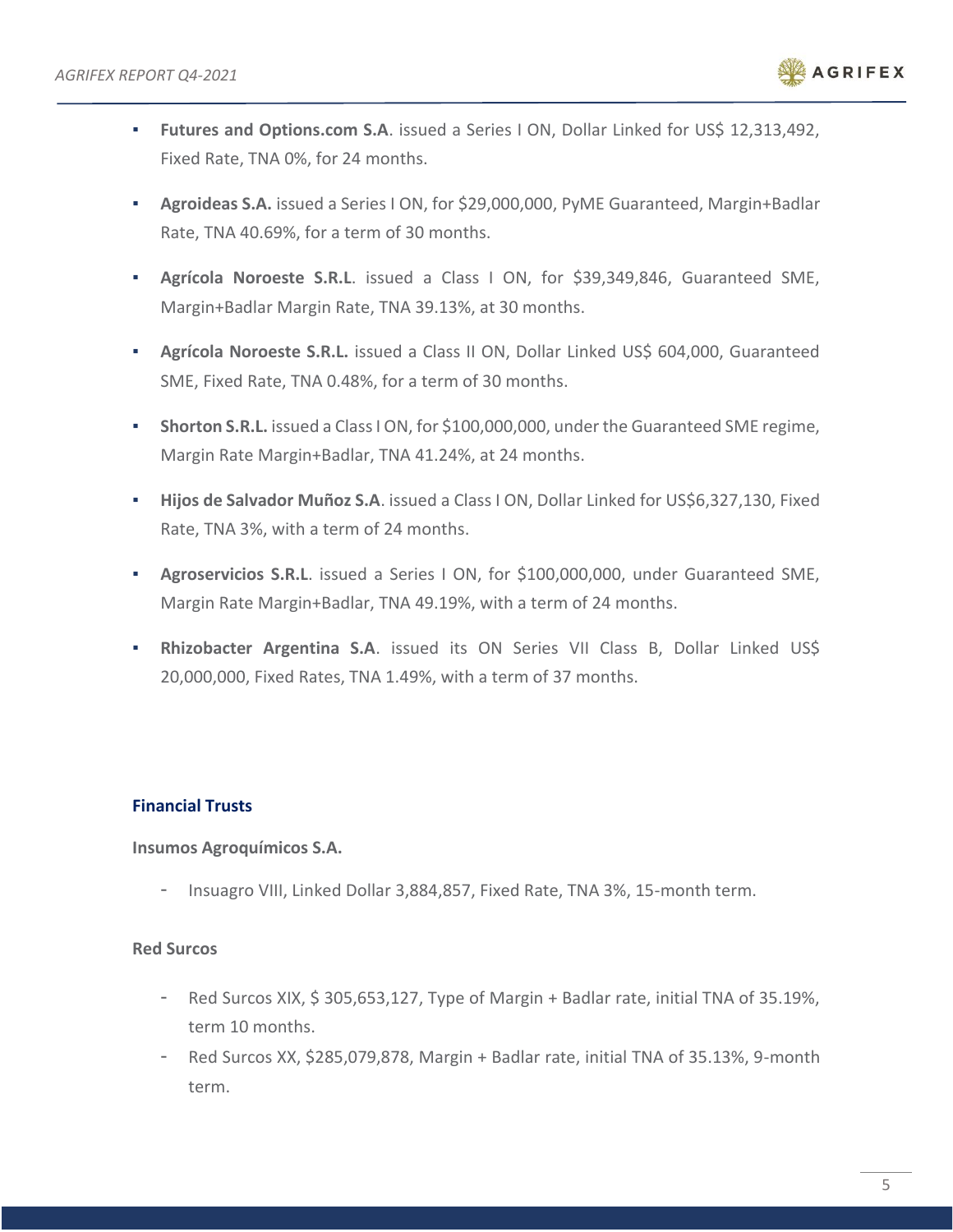

#### **Hector A. Bertone S.A.**

- HAB III, Dollar Linked, 6,120,988, Fixed Rate, Initial TNA of 3%, Term of 10 months.

# **SALES, MERGERS and ADQUISITIONS (M&A)**

#### **Global Scope**

- **AgBiome,** an American company focused on the development and commercialization of biological products for crop protection, announced that it has raised US\$116 million in a Series D financing round, co-led by **Blue Horizon** and **Novalis LifeSciences**.
- **Pluton Biosciences,** a St. Louis, Missouri-based startup that researches beneficial microorganisms for use in bioproducts, the pharmaceutical industry, carbon sequestration, and biomaterials, raised US\$6.61 million. Its investors include Better Ventures of Oakland **The Grantham Foundation** (lead investor), **Greenwich**, **First In Ventures**, **The Yield Lab Institute** and **Wing Venture Capital.**
- **Bushel,** the US grain trading platform, acquires Cargill & ADM's **GrainBridge**, software used by about 40% of US farmers to trade.
- **Pivot Bio** announced the closing of a US\$430MM Series D financing led by **DCVC** and **Temasek**, bringing the total capital raised to over US\$600MM**.**
- **CIBO Technologies (**technology for regenerative agriculture) closes US\$30 million in Series C funding to accelerate the commercialization of CIBO Enterprise.
- **Hancock Natural Resource Group** (HNRG, an American Manulife Investment Management company) through its subsidiary Rio Verde Holding, acquired two operating companies with land use rights to 43,332 hectares (107,075 acres) of highly productive eucalyptus plantations in Mato Grosso do Sul, Brazil, from Copa Gestão de Investimentos.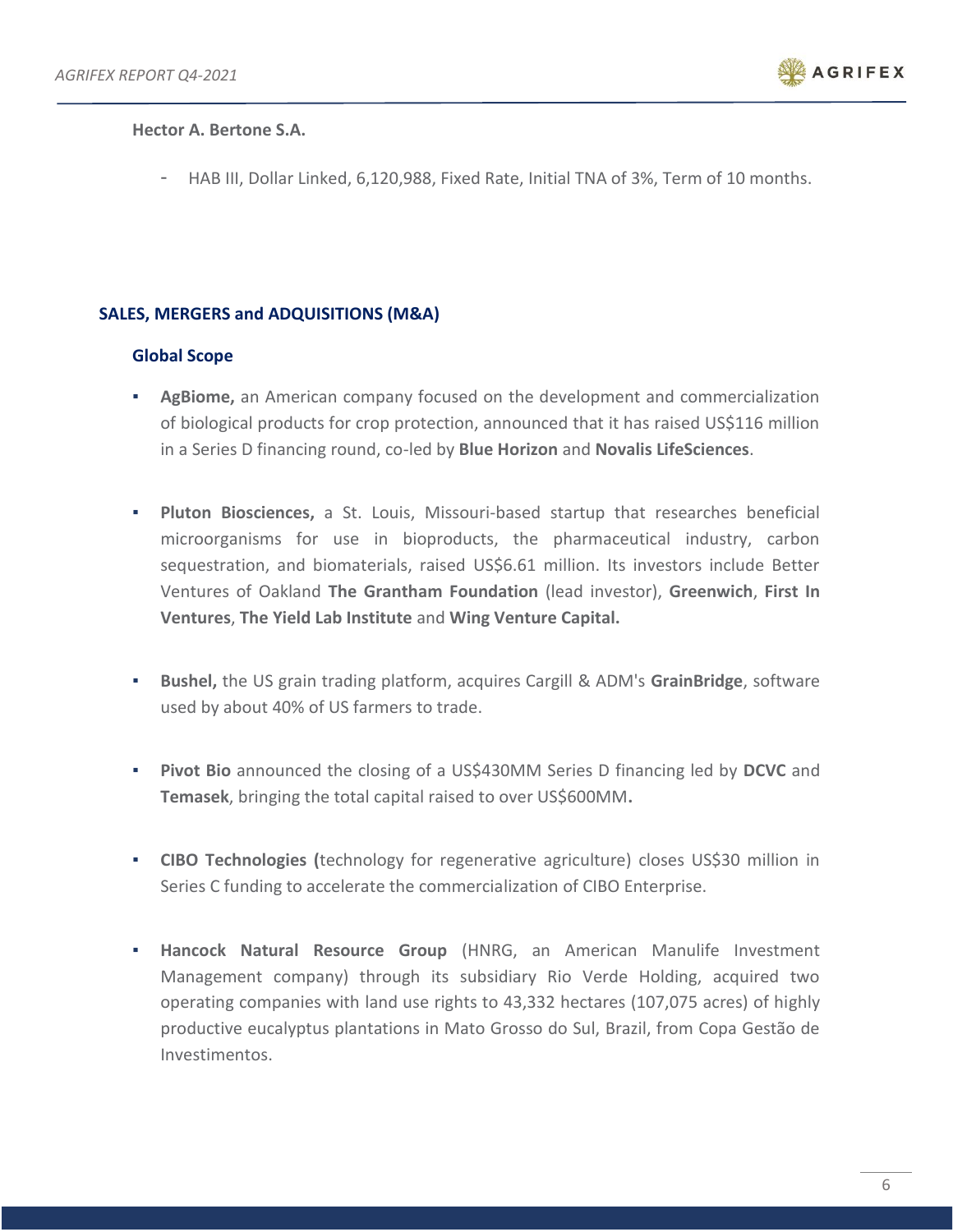

- **Ripple Foods** (American, producer of plant-based dairy alternative beverages) has closed a Series E of US\$ 60 MM led by **Rage Capital**, **Ajax Strategies** and **S2G Ventures**. Additional investors joining the round included OurCrowd, GV, Prelude Ventures, Euclidian, Fall Line Capital and Tao Capital Partners.
- **Cargill** acquired the epoxides business of **Arkema** (multinational specializing in chemical products) for US\$38.8 million. It converts soybean oil into a plasticizer that is used in a variety of household items and is expected to eventually offer a wider range of bioalternative products, primarily in the plastics, automotive, medical, furniture and flooring industries.
- **Ceres Imaging** (American, leader in aerial imagery and data analytics) secures US\$23 million in Series C funding to drive the development of AI in agriculture, with investments led by XTX Ventures and REMUS Capital, along with Insight Partners and B37 Ventures. With this investment, the company will expand its development of artificial intelligence applications to improve irrigation management and resource efficiency at the farm level.
- **E** Biome Makers Inc. (soil biology) announced a US\$15MM Series B round led by Prosus Ventures, with participation from **Seaya Ventures**, **Viking Global Investors**, **JME Ventures** and **Pymwymic**.
- **Farmers Edge** (Canadian digital agriculture company) partners with Banco Santander's Brazilian barter operator for the agricultural sector **Gira** (a multi-platform provider dedicated to supporting farmers and financing crop production through bartering), to generate a more transparent credit environment in which both farmers and those who lend them money benefit from reliable data.
- **FBN** (Farmers Business Network) announced a capital increase of US\$ 300 MM from world-class long-term financial partners led by **Fidelity Management and Research**.
- **JBS** agreed to buy the Spanish company **BioTech Foods**, which specializes in the production of laboratory meat. The acquisition marks the company's entry into the cultured protein market. The Spanish deal includes US\$41 million allocated to build a new plant to increase production and is still pending regulatory approval**.**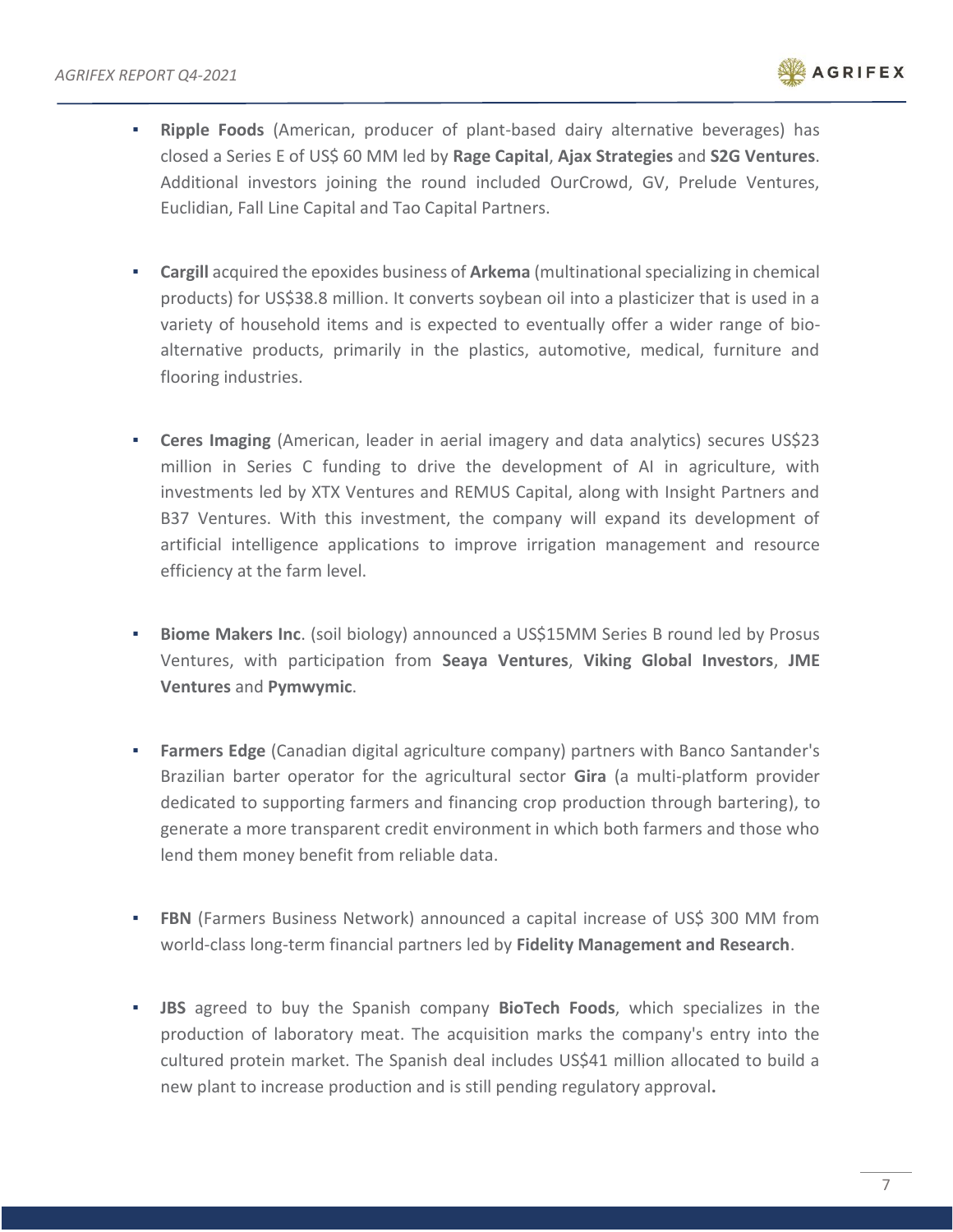

- **Impossible Foods** announced that it has raised US\$500 million in a financing round led by current investor **Mirae Asset Global Investments** from South Korea. Impossible Foods' previous rounds include a \$500 million round in March 2020, \$200 million in August 2020.
- **Meiogenix** (a French agricultural biotechnology company that uses the gene editing process) announces a US\$13 million series A financing round led by **Sofinnova Partners**, with the participation of **Genoa Ventures**, **Bpifrance**, **Casdin Capital** and **Alexandria Venture Investments**. The funding will provide capital for US implementation and further product development**.**
- **.** InVivo, France's leading agricultural cooperative group comprising 192 cooperatives, has completed the acquisition of **Soufflet**, one of the largest wheat mills in Europe. This deal brings together two of France's largest agricultural companies which together have sales of €10 billion (US\$11.3 billion).
- **Extenon** (agtech startup for real-time, no-lab soil testing) raises a \$20 million Series A funding round from **Founders Fund**, **David Friedberg**'s **Production Board** and existing investors including **Cherry Ventures** and **Atlantic Labs**.

#### **Local Scope**

- **Grupo Agroempresa Argentina** announced that it acquired the Forratec brand, specialized in "premium" alfalfa seeds, temperate and subtropical forage crops, and service crops. Forratec becomes part of the range of products of the Agroempresa Group, promoting both brands.
- **EXIMENT III Allergerian Bioheuris**, a company from Rosario dedicated to generaliting for crop improvement, incorporates the **ALZ Agro** group as shareholders. This agreement completes the round of investments of US\$ 4 million, which will be used to equip the Rosario and US laboratories.
- **EXTED Agrality, an Argentine company part of the Bioceres group, acquired the seed company Mendon Seed Growers** in Michigan, United States, which allows it to increase capacity. The company's operations in both hemispheres and off-season operations in Argentina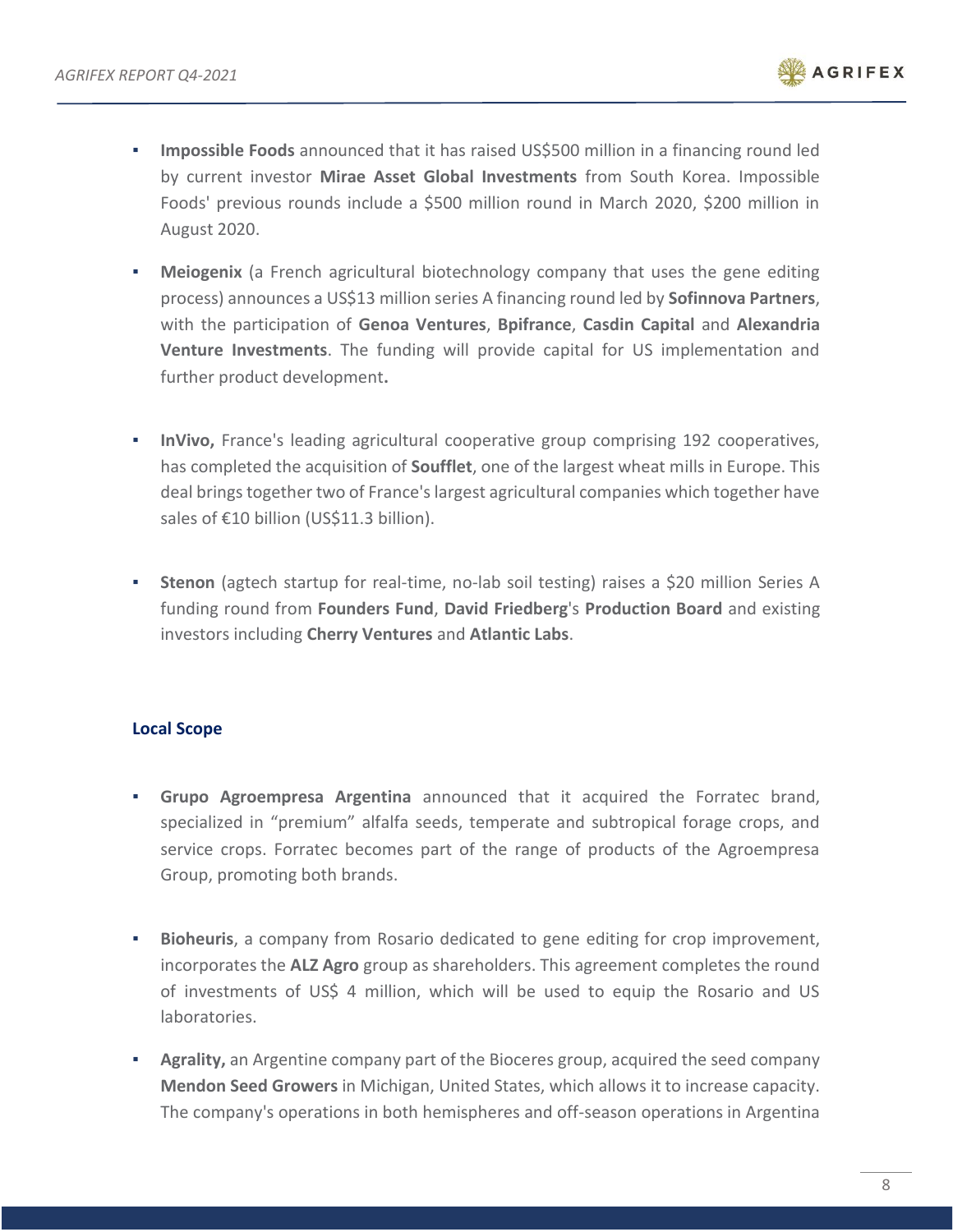

and the United States allow the acceleration of its production cycles and the arrival of products on the market.

- **Carnes Huinca** Cordovan refrigerator of the Casino-Cencosud Group), closed since 2014, will reopen after the sale with the Argentine group Vacuno Pacific is finalized. In mid-2014, the refrigerator was closed by Senasa, due to irregularities in terms of health. Its main objective would be to export canned cow to China.
- Agrotoken, the first global tokenization platform for agricultural commodities and the first to create a stablecoin backed by real assets, announced that it concluded a seed capital round in which it received US\$5 million. The round was led by Xperiment VC, along with Borderless Capital, Algorand Investment Capital, Barn Investimentos, ByMA, Newtopia, Rapidscale LLC, Santiago Ardisonne, and Los Cebiles SA. The funds collected will be used in technology and scale development in Argentina and expansion in Brazil.